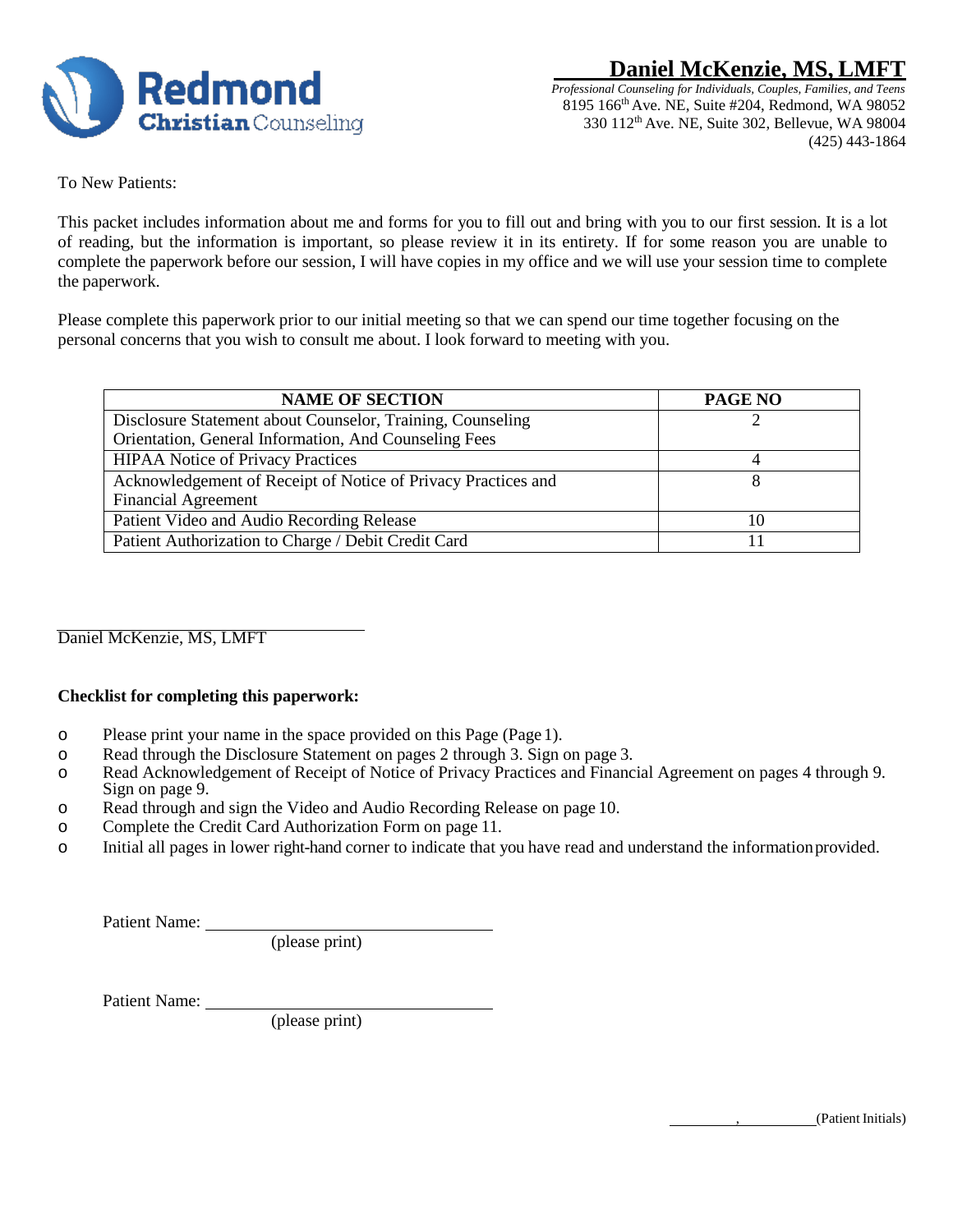

*Professional Counseling for Individuals, Couples, Families, and Teens* 8195 166th Ave. NE, Suite #204, Redmond, WA 98052 330 112th Ave. NE, Suite 302, Bellevue, WA 98004 (425) 443-1864

## **DISCLOSURE STATEMENT Counselor Training, Counseling Orientation, General Information, and Counseling Fees**

**Training and Degrees:** I am a Licensed Marriage and Family Therapist at our Redmond and Bellevue offices. I earned a Master of Science in Marriage and Family Therapy from Seattle Pacific University and have been licensed in the state of Washington since 2010. I completed training in Trauma-Focused Cognitive Behavioral Therapy from The Harborview Center for Sexual Assault and Traumatic Stress, as well as Dialectical Behavioral Therapy Foundational Training with the Linehan Institute and Behavioral Tech, LLC. I'm experienced in helping individuals, couples, and families from a variety of cultures and backgrounds overcome struggles related to anxiety and depression, anger management, grief and loss, addiction, couples conflict, men's issues, as well as counseling for parents and at-risk youth. I am credentialed as a Washington State Licensed Marriage and Family Therapist (LF60169398). I am affiliated with and practice collaboratively at Seattle Christian Counseling, PLLC., and Christian Health Group, Inc., PS.

**Counseling Orientation:** As a faith-based Marriage and Family Therapist, my goal is to help grow Christ-filled individuals, relationships, and homes. I offer a client-centered approach, using a variety of evidence-based counseling methods, combined with bible-based guidance and principles for emotional, physical, relational, and spiritual well-being. With faith as the cornerstone of my practice, I've helped people overcome a wide-variety of struggles including depression and anxiety, grief, addiction, couples conflict, men's counseling, as well as counseling for parents and at-riskyouth.

**Fees:** The fee for counseling is **\$175** per 53-minute session for individuals, couples and families. Fees are adjusted annually on January 1 and will not increase more than \$10 per year. Payments (cash, check or credit) are to be made at the beginning of each session. Credit Card payments will include a processing fee of up to 3.7% plus \$0.15 per transaction. A \$30 fee will be charged for returned checks. Unpaid balances incur the maximum finance charge allowed by law after 30 days. Outstanding balances may be sent to a collection agency. If you plan to use insurance, please submit your insurance information to us prior to your initial consultation. The insurance rate for counseling services is **\$175** per session. This fee will be for a 53-minute session. Fees are adjusted annually on January 1 and will not increase more than \$10 per year. If your policy requires a co-pay or coinsurance we will collect payment at the time of service. We accept cash, check (made payable to Christian Health Group) or credit card. If you choose to use your credit or debit card for payment, there will be a processing fee of 3.7% plus \$0.15 per transaction included. We will bill your insurance company for you. If for any reason, your insurance company does not reimburse for services you will be responsible for your session fees. Unfortunately, due to contractual obligations with insurance companies, the risk-free initial session *cannot* be offered for use with in-network insurance benefits.

**Missed Appointments:** In the event that you are unable to keep an appointment, please notify me via phone a minimum of two days (48 hours) in advance. E-mail and text messages are not adequate notice. **If you miss your appointment for whatever reason and fail to give me adequate notice, you will be responsible for the full fee for the session.** If you are late, I will still stop at our regular ending time in order to keep my schedule, and you will still be required to pay for the entire session. In the event of a missed appointment, the bill will reflect a late cancellation instead of a clinical session. Most insurance companies will not reimburse for missed appointments. If I have an emergency, I will notify you as soon as possible of my need to reschedule our appointment.

, (Patient Initials) **Termination of Treatment:** When you wish to terminate treatment, please give a minimum of one week's notice. You may terminate treatment at any time without moral, legal, or financial obligation beyond payment of services already rendered. It is expected that we will discuss the prospect of termination so that both parties will be clear about any details that need attention as part of the termination process. If you fail to schedule a future appointment, cancel a scheduled appointment, or fail to keep a scheduled appointment and do not contact me within 30 days of the date of last recorded contact, it will be understood that you have terminated treatment. I shall have no further obligation to you once treatment has beenterminated.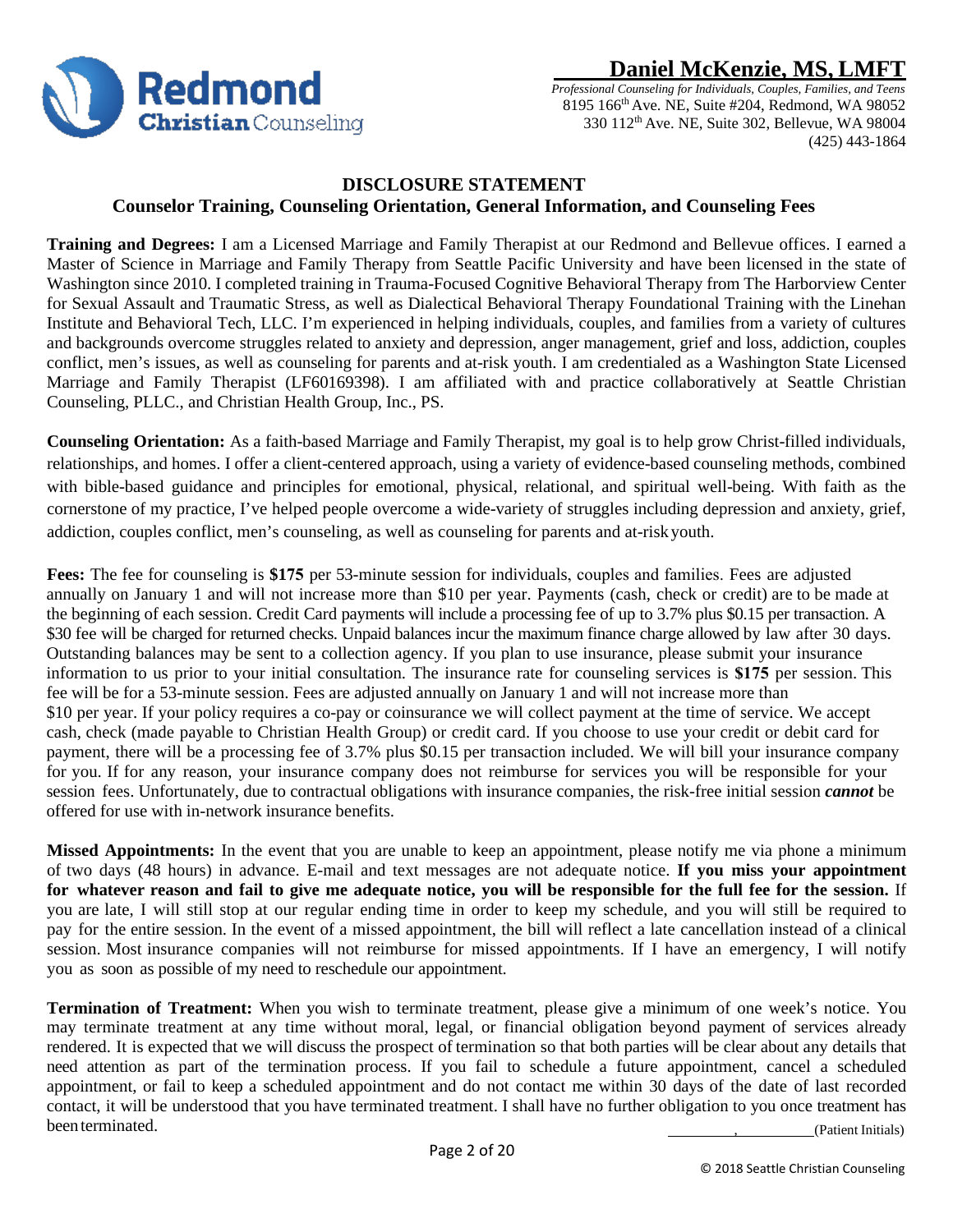

*Professional Counseling for Individuals, Couples, Families, and Teens* 8195 166th Ave. NE, Suite #204, Redmond, WA 98052 330 112th Ave. NE, Suite 302, Bellevue, WA 98004 (425) 443-1864

**Testifying in Court:** If you become involved in any legal proceedings that require my participation, you will be expected to pay for all of my professional time. This includes any preparation and transportation time, even if I am called to testify by another party. Because of the difficulty of legal involvement, I charge \$185 per hour for preparation and travel, for attendance (waiting and participation) at any legal proceeding. Having said this, I am not a certified child custody evaluator and will be unable to help you legally if this is your purpose in pursuing treatment with me.

**Choosing a Counselor:** You have the right to choose a counselor who best suits your needs and purposes. You may seek a second opinion from another mental health practitioner or may terminate therapy at any time.

**State Mandated Disclosure:** I have broad discretion to release any information that I deem relevant in situations where I believe my patient or others to be at risk of physical harm, physical or sexual abuse, molestation, or severe neglect.

**Consultations:** I regularly consult with other professionals regarding patients with whom I am working. This allows me to gain other perspectives and ideas about how to better help you reach your goals. These consultations are conducted in such a way that confidentiality is maintained.

**State Registration:** Therapists practicing psychotherapy for a fee must be registered or certified with the Department of Health for the protection of the public health and safety. Registration of an individual with the department does not include recognition of any practice standards, nor does it necessarily imply the effectiveness of any treatment. The purpose of the Counselor Credentialing Act (Chapter 18.19 RCW) is (a) to provide protection for public health and safety, and (b) to empower the citizens of the State of Washington by providing a complaint process against those counselors who commit acts of unprofessional conduct.

**Unprofessional Conduct:** The brochure titled "Counseling or Hypnotherapy Patients" lists ways in which counselors may work in an unprofessional manner. If you suspect that my conduct has been unprofessional in any way, please contact the Department of Health at the following address and phone number:

Department of Health, Counselor Programs PO Box 47869 Olympia WA 98504-7869 (360) 664-9098

**Contacting Me by Phone:** You may leave me a voice message at (**425) 443-1864.** I check this message periodically and will typically return you call within 24 hours. Please limit your phone conversation needs to appointment scheduling and emergencies.

**Emergencies:** If you are in an emergency situation and cannot reach me, please call one of the following numbers for

help: General Emergencies: 911

Crisis Clinic: (800) 244-5767 or (206) 461-3222

I have read and understand the information present in this form.

Date:

Patient Signature

Date:

Date:

Patient Signature

Daniel McKenzie, MS, LMFT

, (Patient Initials)

© 2018 Seattle Christian Counseling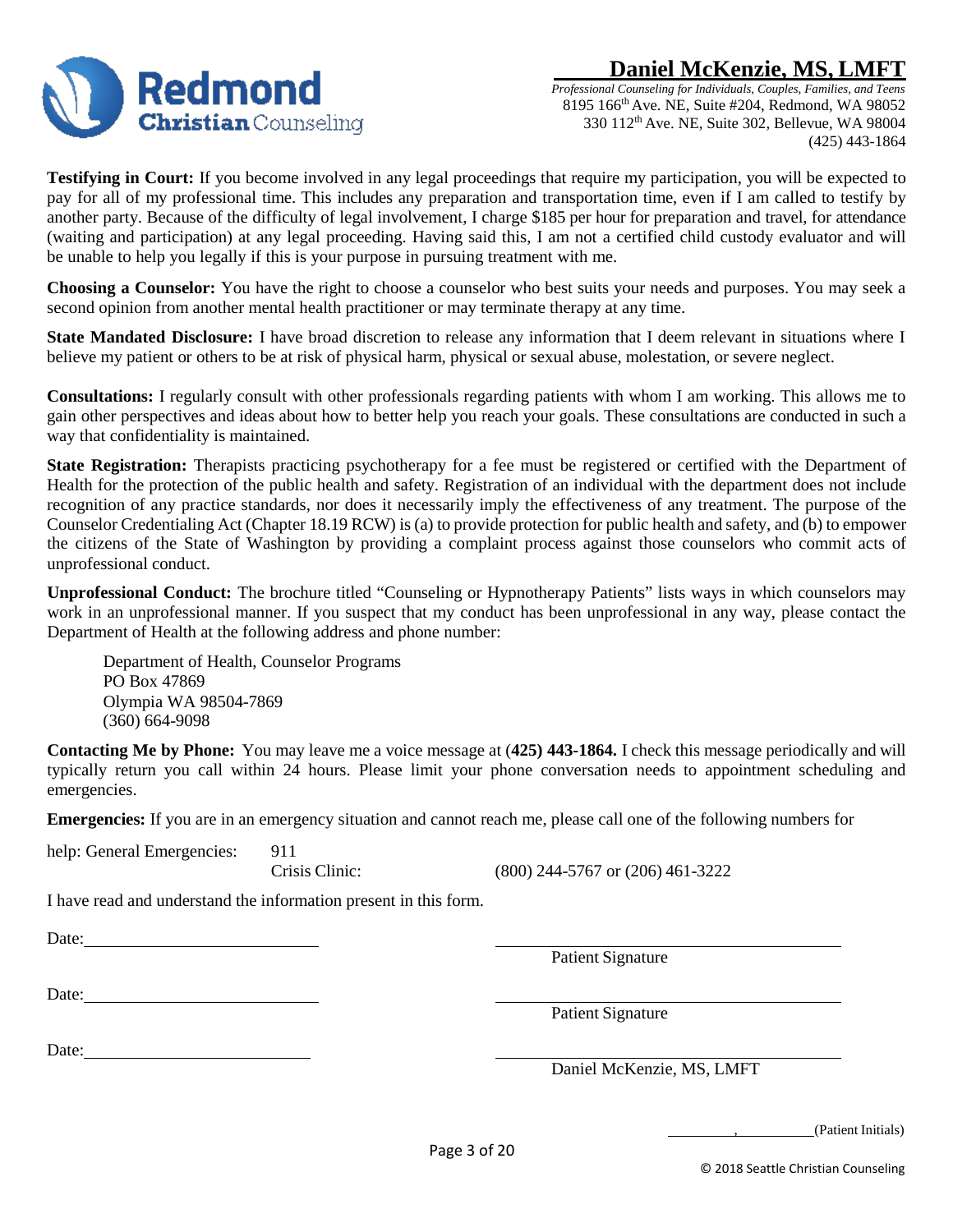

*Professional Counseling for Individuals, Couples, Families, and Teens* 8195 166th Ave. NE, Suite #204, Redmond, WA 98052 330 112th Ave. NE, Suite 302, Bellevue, WA 98004 (425) 443-1864

## **HIPAA COMPLIANCE NOTICE OF PRIVACY PRACTICES**

**This notice describes how medical information about you may be used and disclosed, and how you can get access to this information. This information will include Protected Health Information (PHI), as that term is defined in**  privacy regulations issued by the United States Department of Health and Human Services pursuant to the Health **Insurance Portability and Accountability Act of 1996 ("HIPAA") and, as applicable, RCW Chapter 70.02 entitled "Medical Records - Health Care Access and Disclosure." Please review it carefully.**

We respect your privacy. We understand that your personal health information is very sensitive. We will not disclose your information to others unless you tell us to do so, or unless the law authorizes or requires us to do so.

The law protects the privacy of the health information we create and obtain in providing our care and services to you. For example, your protected health information includes your symptoms, test results, diagnoses, treatments, health information from other providers, and billing and payment information relating to these services. Federal and state law allows us to use and disclose your protected health information for purposes of treatment and health care operations. State law requires us to get your authorization to disclose this information for payment purposes.

## **Protected Health Information:**

*Protected health information* means individually identifiable health information:

- Transmitted by electronic media;
- Maintained in any medium described in the definition of electronic media; or
- Transmitted or maintained in any other form or medium.

## **Examples of Use and Disclosures of Protected Health Information for Treatment, Payment, and Health Operations**

#### **For treatment:**

- Information obtained by a nurse, physician, clinical psychologist, MSW, therapist, or other member of ourhealth care team will be recorded in your medical record and used to help decide what care may be right foryou.
- We may also provide information to others providing you care. This will help them stay informed about your care.

#### **For payment:**

In Washington State, written patient permission is required to use or disclose PHI for payment purposes, including to your health insurance plan. We will have you sign another form Assignment of Benefits or similar form for this purpose (RCW 70.02.030(6)). Health plans need information from us about your medical care. Information provided to health plans may include your diagnosis, procedures performed, or recommendedcare.

#### **For health care operations:**

- We use your medical records to assess quality and improve services.
- We may use and disclose medical records to review the qualifications and performance of our health care providers and to train our staff.
- We may contact you to remind you about appointments and give you information about treatment alternatives or other health-related benefits and services.
- We may use and disclose your information to conduct or arrange for services,including: medical quality review by your health plan;
	- accounting, legal, risk management, and insurance services;

audit functions, including fraud and abuse detection and compliance programs.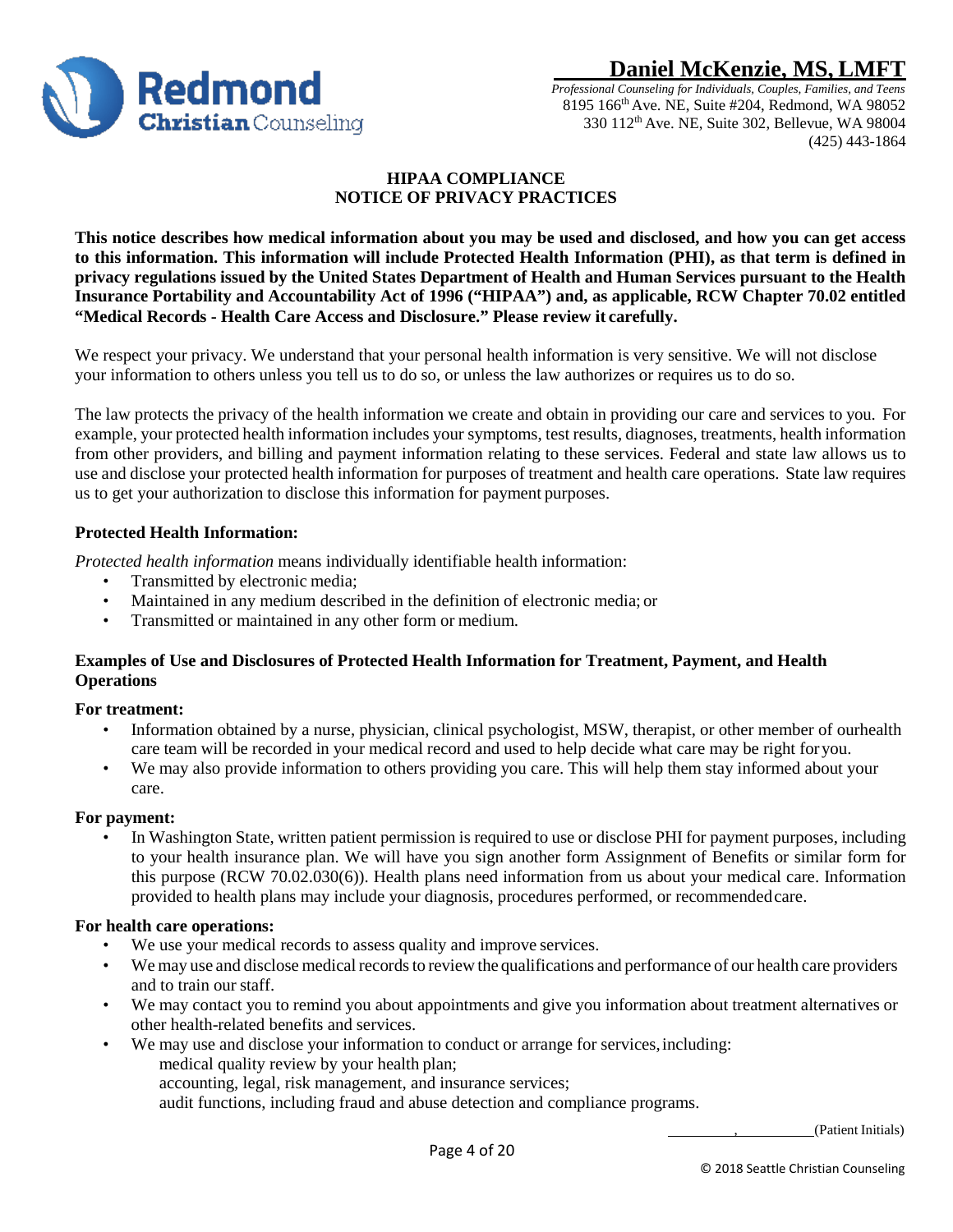

## **Your Health Information Rights**

The health and billing records we create, and store are the property of health care provider. The protected health information in it, however, generally belongs to you. You have a right to:

- Receive, read, and ask questions about this Notice;
- Ask us to restrict certain uses and disclosures. You must deliver this request in writing to us. We are not required to grant the request. But we will comply with any request granted;
- Request and receive from us a paper copy of the most current Notice of Privacy Practices for Protected Health Information ("Notice");
- Request that you be allowed to see and get a copy of your protected health information. You may make this request in writing. We have a form available for this type ofrequest.
- Have us review a denial of access to your health information—except in certaincircumstances;
- Ask us to change your health information. You may give us this request in writing. You may write a statement of disagreement if your request is denied. It will be stored in your medical record, and included with any release of your records.
- When you request, we will give you a list of disclosures of your health information. The list will not include disclosures to third-party payors. You may receive this information without charge once every 12 months. We will notify you of the cost involved if you request this information more than once in 12 months.
- Ask that your health information be given to you by another means or at another location. Please sign, date, and give us your request in writing.
- Cancel prior authorizations to use or disclose health information by giving us a written revocation. Your revocation does not affect information that has already been released. It also does not affect any action taken before we have it. Sometimes, you cannot cancel an authorization if its purpose was to obtain insurance.

For help with these rights during normal business hours, please contact our Privacy Officer:

Daniel McKenzie, MS, LMFT

8195 166<sup>th</sup> Ave. NE, Suite #204 330 112<sup>th</sup> Ave. NE, Suite 302 Redmond, WA 98052 Bellevue, WA 98004 Tel: (425) 443-1864

#### **Psychotherapy Notes:**

Notes recorded (in any medium) by a health care provider who is a mental health professional documenting or analyzing the contents of a conversation during a private counseling session or a group, joint, or family counseling session and that are separated from the rest of the individual's medical record. *Psychotherapy notes* excludes medication prescription and monitoring, counseling session start and stop times, the modalities and frequencies of treatment furnished, results of clinical tests, and any summary of the following items: diagnosis, functional status, the treatment plan, symptoms, prognosis, and progress to date. An authorization to use or disclose psychotherapy notes is required except if used by the originator of the notes for treatment, to a person or persons reasonably able to prevent or lessen the threat (including the target of the threat), if the originator believes in good faith that the use or disclosure is necessary to prevent or lessen a serious and imminent threat to the health or safety of a person or the public, if the notes are to be used in the course of training students, trainees or practitioners in mental health; to defend a legal action or any other legal proceeding brought forth by the patient; when used by a medical examiner or coroner; for health oversight activities of the originator; or when required by law.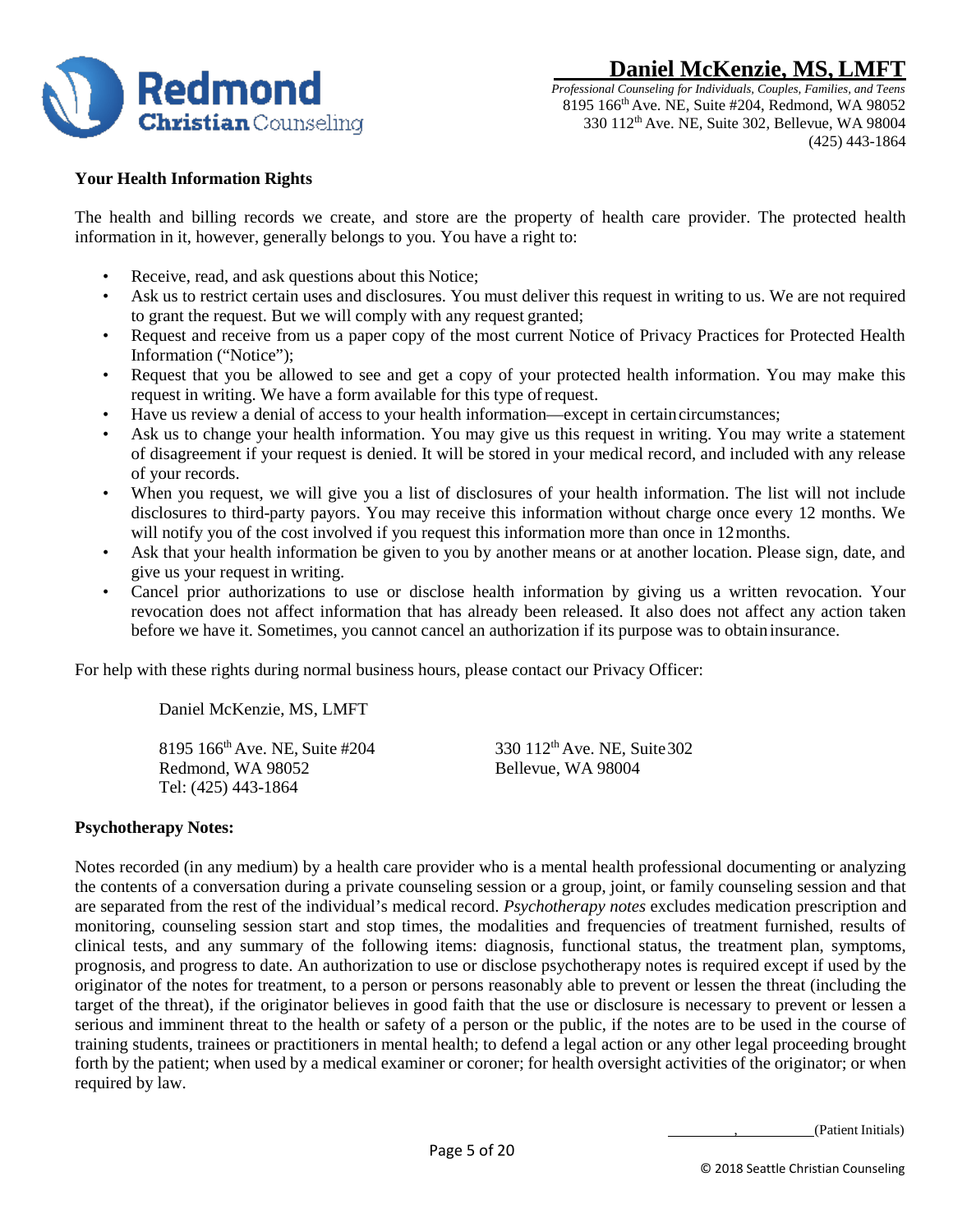



## **Our Responsibilities:**

#### **We are required to:**

- Keep your protected health information private;
- Give you this Notice;
- Follow the terms of this Notice.

We have the right to change our practices regarding the protected health information we maintain. If we make changes, we will update this Notice. You may receive the most recent copy of this Notice by calling and asking for it or by visiting our office or medical records department to pick one up.

## **To Ask for Help or Complain**

If you have questions, want more information, or want to report a problem about the handling of your protected health information, you may contact our Privacy Officer at the above address.

If you believe your privacy rights have been violated, you may discuss your concerns with the Privacy Officer. You may send a written complaint to the Washington State Department of Health at:

510 4th Avenue W, Suite 404 Seattle, WA 98119

You may also file a complaint with the U.S. Secretary of Health and Human Services.

We respect your right to file a complaint with us or with the U.S. Secretary of Health and Human Services. If you complain, we will not retaliate against you.

## **Other Disclosures and Uses of Protected Health Information**

#### **Notification of Family and Others**

Unless you object, we may release health information about you to a friend or family member who is involved in your medical care. We may also give information to someone who helps pay for your care. We may tell your family or friends your condition and that you are in a hospital. This would be limited to your name and general health condition (for example, "critical," "poor," "fair," "good" or similar statements). In addition, we may disclose health information about you to assist in disaster relief efforts.

You have the right to object to this use or disclosure of your information. If you object, we will not use or disclose it.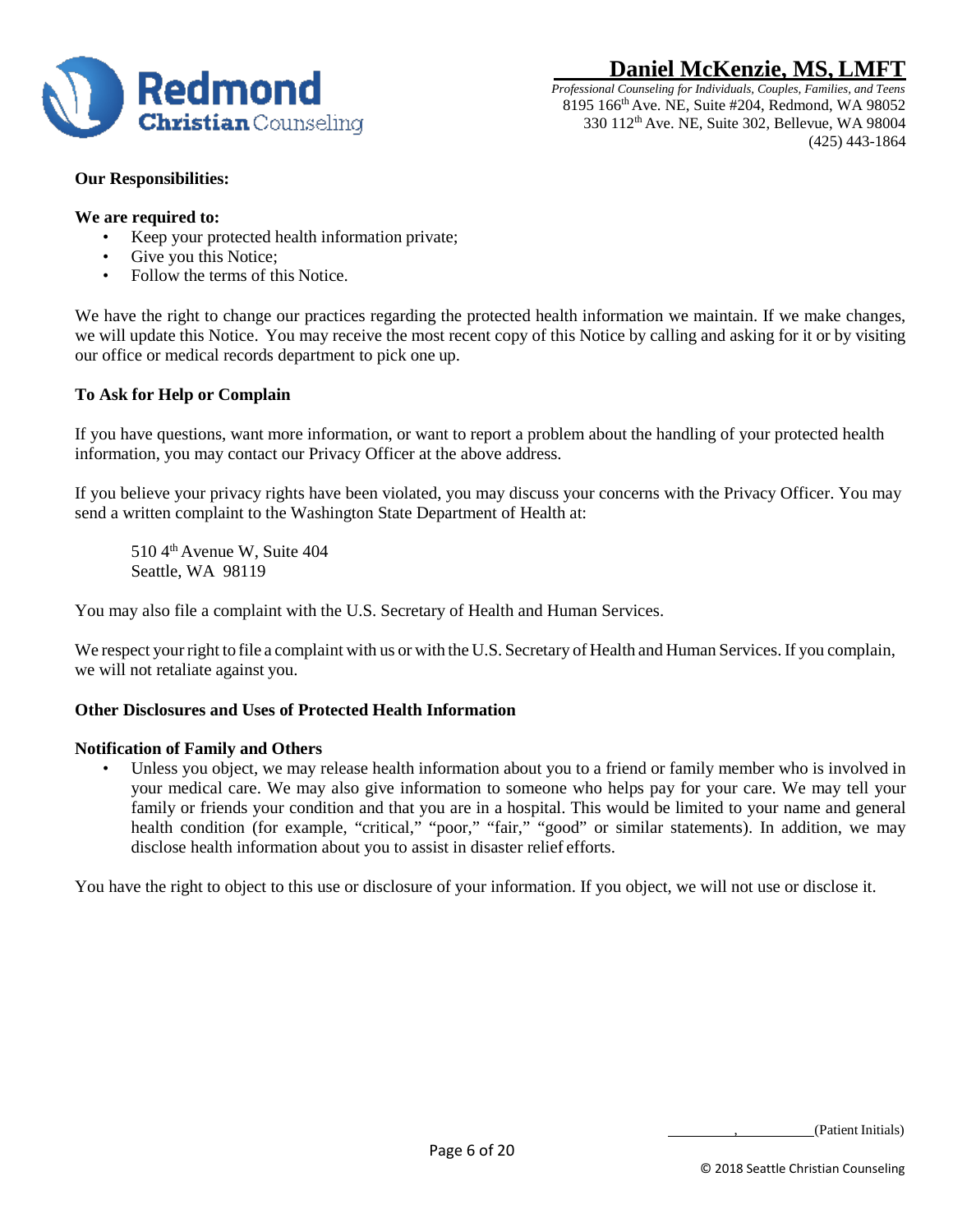

*Professional Counseling for Individuals, Couples, Families, and Teens* 8195 166th Ave. NE, Suite #204, Redmond, WA 98052 330 112th Ave. NE, Suite 302, Bellevue, WA 98004 (425) 443-1864

#### **We may use and disclose your protected health information without your authorization as follows:**

- **With Medical Researchers**—if the research has been approved and has policies to protect the privacy of your health information. We may also share information with medical researchers preparing to conduct a research project.
- **To the Food and Drug Administration (FDA)** relating to problems with food, supplements, andproducts.
- **To Comply with Workers' Compensation Laws -** if you make a workers' compensationclaim.
- **• For Public Health and Safety Purposes as Allowed or Required byLaw:**
	- to prevent or reduce a serious, immediate threat to the health or safety of a person or the public.
	- to public health or legal authorities
	- to protect public health and safety
	- to prevent or control disease, injury, or disability
	- to report vital statistics such as births or deaths.
- **To Report Suspected Abuse or Neglect** to public authorities.
- **To Correctional Institutions** if you are in jail or prison, as necessary for your health and the health and safety of others.
- **For Law Enforcement Purposes** such as when we receive a subpoena, court order, or other legal process, or you are the victim of a crime.
- **For Health and Safety Oversight Activities**. For example, we may share health information with the Department of Health.
- **For Disaster Relief Purposes**. For example, we may share health information with disaster relief agencies to assist in notification of your condition to family or others.
- **For Work-Related Conditions That Could Affect Employee Health**. For example, an employer may ask us to assess health risks on a job site.
- **To the Military Authorities of U.S. and Foreign Military Personnel**. For example, the law may require us to provide information necessary to a military mission.
- **In the Course of Judicial/Administrative Proceedings** at your request, or as directed by a subpoena or court order.
- **For Specialized Government Functions**. For example, we may share information for nationalsecurity purposes.
- **To Coroners, Medical Examiners, Funeral Directors**. We may disclose PHI to a coroner or medical examiner to identify a deceased person and determine the cause of death. In addition, we may disclose PHI to funeral directors, as authorized by law, so that they may carry out their jobs.
- **Organ and Tissue Donations**. If you are an organ donor, we may use or disclose PHI to organizations that help procure, locate and transplant organs in order to facilitate an organ, eye or tissue donation andtransplantation.
- **Incidental Disclosures**. We may use or disclose PHI incident to a use or disclosure permitted by the HIPAA Privacy Rule so long as we have reasonably safeguarded against such incidental uses and disclosures and have limited them to the minimum necessary information.
- **Limited Data Set Disclosures**. We may use or disclose a limited data set (PHI that has certain identifying information removed) for purposes of research, public health, or health care operations. This information may only be disclosed for research, public health and health care operations purposes. The person receiving the information must sign an agreement to protect the information.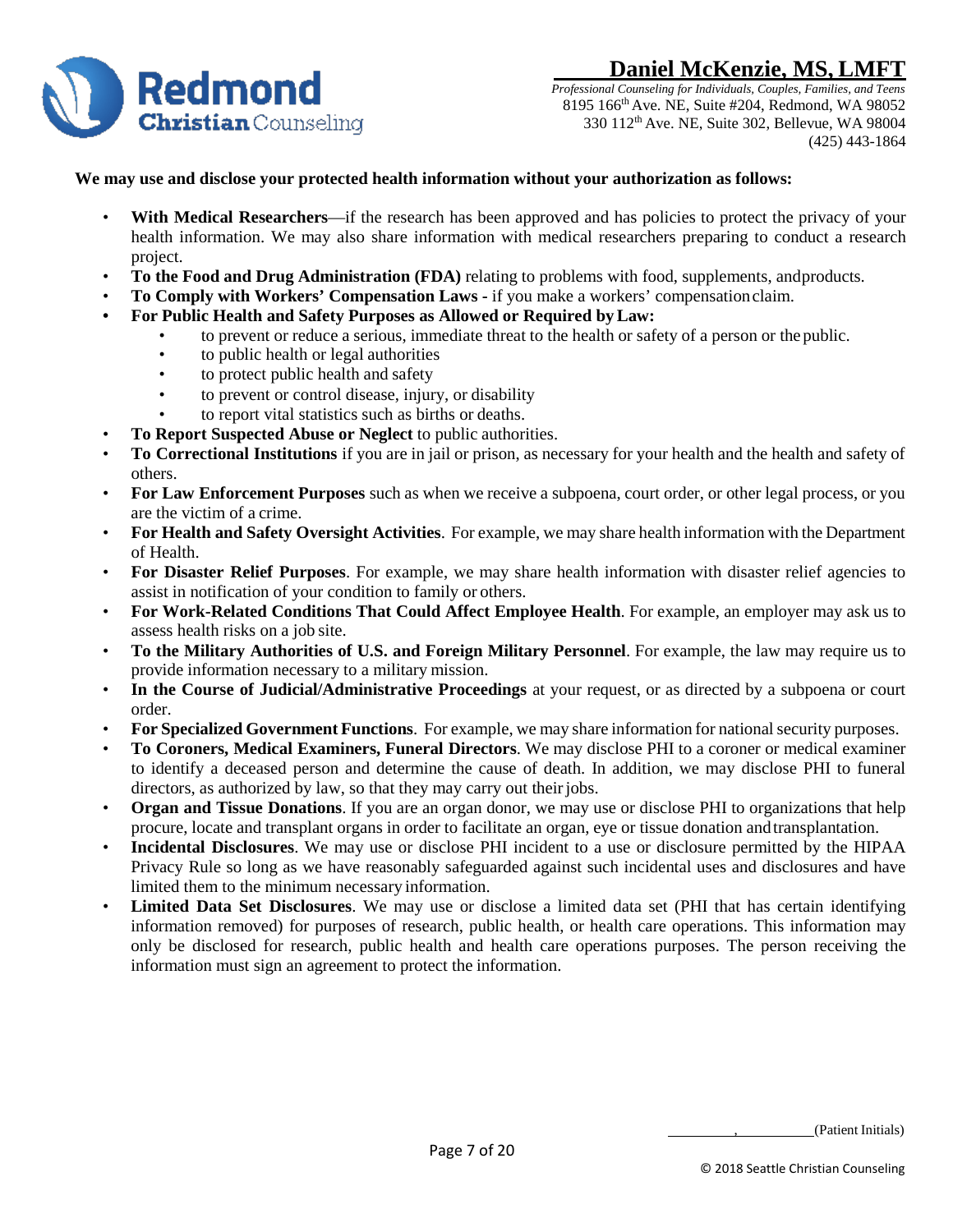



## **Special Authorizations**

Certain federal and state laws that provide special protections for certain kinds of personal health information call for specific authorizations from you to use or disclose information. When your personal health information falls under these special protections, we will contact you to secure the required authorizations to comply with federal and state laws such as:

- Uniform Health Care Information Act (RCW 70.02)
- Sexually Transmitted Diseases (RCW 70.24.105)
- **Drug and Alcohol Abuse Treatment Records (RCW 70.96A.150)**
- **Mental Health Services for Minors (RCW 71.05.390-690)**
- Communicable and Certain Other Diseases Confidentiality (WAC 246-100-016)
- **Confidentiality of Alcohol and Drug Abuse Patients (42 CFR Part 2)**

If we need your health information for any other reason that has not been described in this notice, we will ask for your written authorization before using or disclosing any identifiable health information about you. Most important, if you choose to sign an authorization to disclose information, you can revoke that authorization at a later time to stop any future use and disclosure.

#### **Other Uses and Disclosures of Protected Health Information**

Uses and disclosures not in this Notice will be made only as allowed or required by law or with your written authorization.

**Effective Date:** , 20

## **ACKNOWLEDGMENT OF RECEIPT OF NOTICE OF PRIVACY PRACTICES AND FINANCIAL AGREEMENT**

(Pursuant to the Health Insurance Portability and Accountability Act of 1996 (HIPAA) and RCW 70.02.120)

**Daniel McKenzie** keeps a record of the health care services we provide you. You may ask to see and copy that record. You may also ask to correct that record. We will not disclose your record to others unless you direct us to do so or unless the law authorizes or compels us to do so. You may see your record or get more information about it by contacting our Privacy Officer. Written requests should be made to the Privacy Officer at the following address:

> Daniel McKenzie, MS, LMFT 8195 166<sup>th</sup> Ave. NE, Suite #204 330 112<sup>th</sup> Ave. NE, Suite 302 Redmond, WA 98052 Bellevue, WA 98004 Redmond, WA 98052 Tel: (425) 443-1864

Our **Notice of Privacy Practices** describes in more detail how your health information may be used and disclosed, and how you can access your information.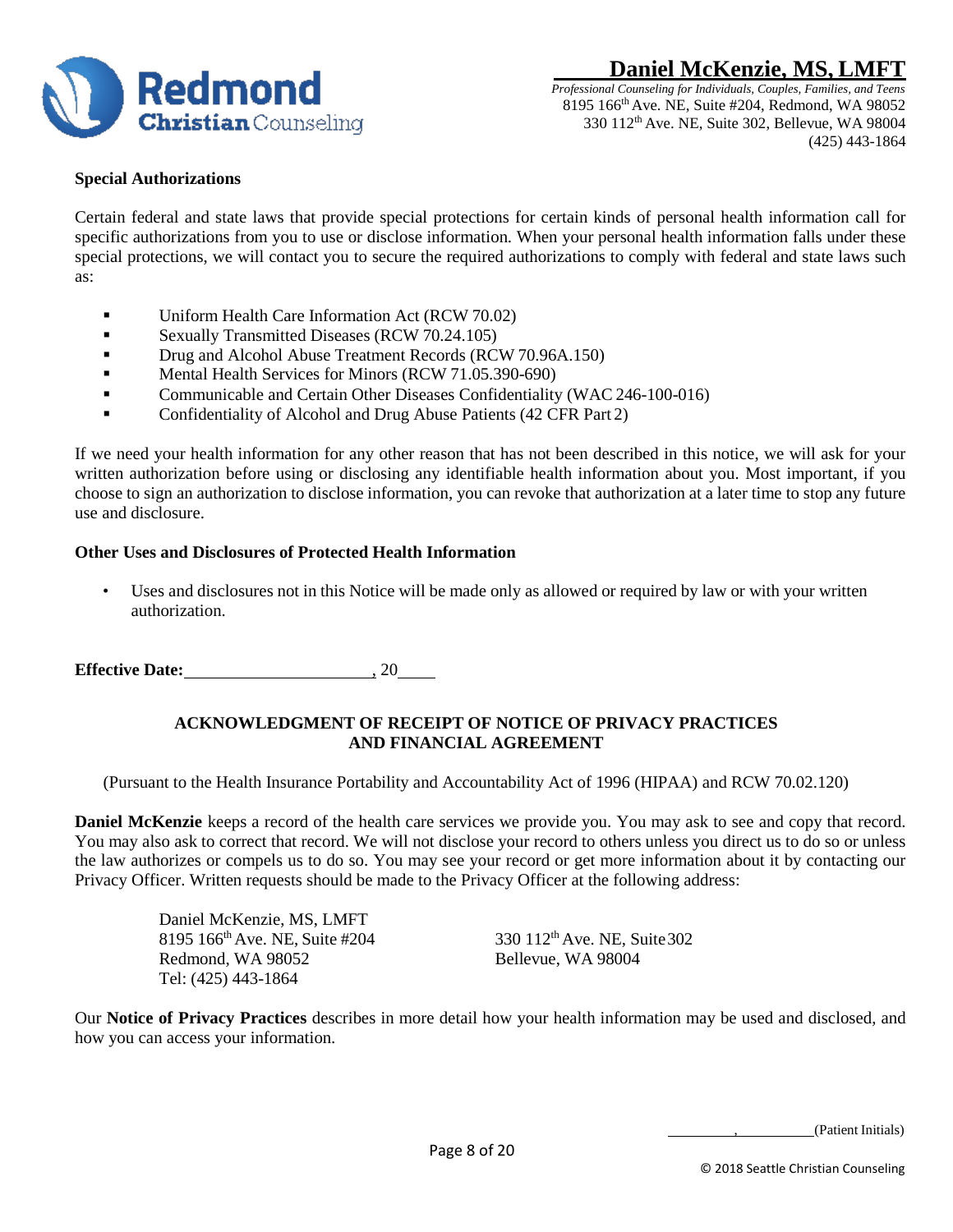

## **PATIENT ACKNOWLEDGMENT:**

## **BY MY SIGNATURE BELOW I ACKNOWLEDGE RECEIPT OF THE NOTICE OF PRIVACY PRACTICES.**

**VERIFICATION OF MEDICAL CONSENT:** I, the undersigned, hereby agree and consent to the plan of care proposed to me by the Covered Entity. I understand that I, or my authorized representative, have the right to decide whether to accept or refuse medical care. I will ask for any information I want to have about my medical care and will make my wishes known to the Covered Entity and/or its staff. The Covered Entity shall not be liable for the acts or omissions of others.

**AUTHORIZATION TO RELEASE INFORMATION – IF APPLICABLE:** I, the undersigned, hereby authorize the Covered Entity and/or its staff, to the extent required to assure payment, to disclose any diagnosis and pertinent medical information to a designated person, corporation, governmental agency or third party payer which is liable to the Covered Entity for the Covered Entity's charges or who may be responsible for determining the necessity, appropriateness, or amount related to the Covered Entity's treatment or charges, including medical service companies, insurance companies, workmen's compensation carriers, Social Security Administration, intermediaries, and the State Department of Health and Human Services when the patient is a Medicaid or Medicare recipient. This consent shall expire upon final payment relative to my care.

## **FINANCIAL AGREEMENT:**

**PRIVATE PAY:** I, the undersigned, hereby agree, whether signing as agent or as a patient, to be financially responsible to the Covered Entity for all charges not paid by insurance. I understand this amount is due at the beginning of the session.

**INSURANCE COVERAGE – IF APPLICABLE:** I certify that the information given to me in applying for payment under government or private insurance is correct. I hereby assign payment directly to the Covered Entity for benefits otherwise payable to me. Any portion of charges not paid by the insurance company will be billed to me and is then due and payable within thirty (30) days of invoice. I understand the Covered Entity will verify my insurance coverage but that this does not guarantee payment by the insurance company and I will be responsible for all non-covered charges. I understand that it is my responsibility to determine the coverage limits of my insurance.

I understand a minimum monthly fee of 1% (annual rate of 12%) may be charged for late payment on all balances not covered by insurance. This is in addition to a charge for reasonable attorney fees, court costs, and collection agency expenses incurred to collect the amount due.

| Patient or legally authorized individual signature | Date                                                  |
|----------------------------------------------------|-------------------------------------------------------|
| Printed name if signed on behalf of the patient    | Relationship (parent, legal guardian, representative) |
| Patient or legally authorized individual signature | Date                                                  |
| Printed name if signed on behalf of the patient    | Relationship (parent, legal guardian, representative) |
|                                                    | (Patient Initials)<br>Page 9 of 20                    |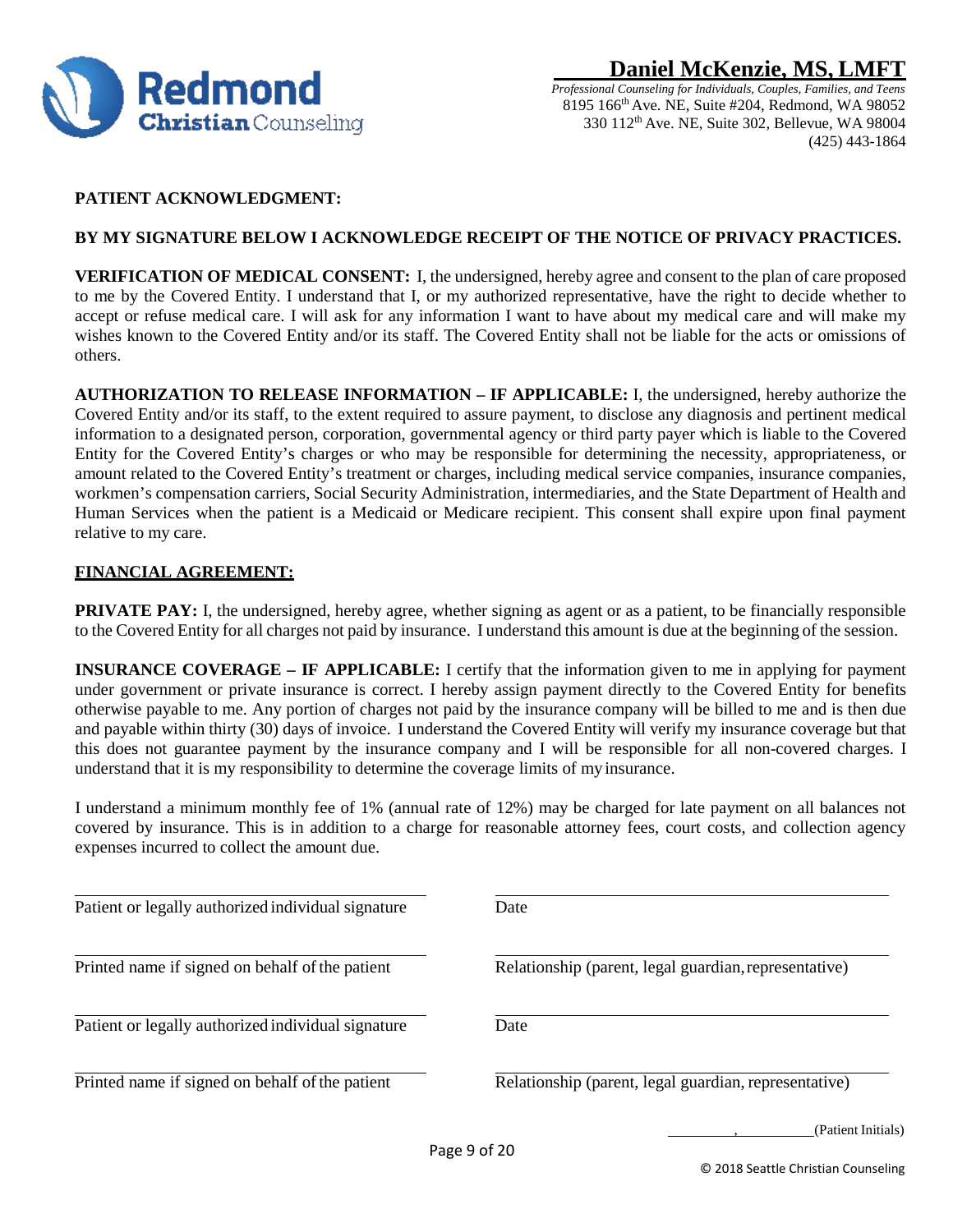**Redmond Christian** Counseling

# **Daniel McKenzie, MS, LMI**

*Professional Counseling for Individuals, Couples, Families, and Teens* 8195 166th Ave. NE, Suite #204, Redmond, WA 98052 330 112th Ave. NE, Suite 302, Bellevue, WA 98004 (425) 443-1864

## **VIDEO AND AUDIO RECORDING RELEASE**

As an additional support for your counseling process it is sometimes beneficial to use video feedback as part of our work together. This means that I may ask to video or audio record you during specific dialogues, exercises, or during entire sessions. This will give us the option to play back these recordings in session to help you see patterns of behavior in yourself or your significant other (if applicable). Because it usually takes some time to setup a video camera or audio recorder, I'm requesting that we do the paperwork for this on the front end so that we can devote as much time to working on the issues that bring you into counseling. By viewing the video or listening to the audio recording in session, it allows us to "stop action" and process how you might approach an issue in a more productive way. It also allows you to witness your progress with your counselor and/or your relationship.

In addition to in-session use, I occasionally may use the video footage or audio recording to receive consultation from other health care professionals that I consult with. This may occur during time of treatment or thereafter for purposes of peer review, education and quality assurance. During this process your name will be kept confidential. In addition, all matters discussed with other health care providers will remain completely confidential. The video or audio recording will be used for no other purpose without your written permission and it will be deleted when it is no longer needed for these purposes.

These recordings are the property of **Daniel McKenzie, MS, Licensed Marriage and Family Therapist** and will remain solely in my possession throughout the course of your counseling and until they are destroyed. Should you wish to review these recordings for any reason, we will arrange a session to do so. When unattended by me, these materials will remain in locked facilities and/or on encrypted computer systems at all times to ensuremaximum confidentiality.

I hereby grant my/our permission for any audio or video recording that may be deemed pertinent in the counseling of my/ourselves, my/our marriage, or my/our family. The counseling sessions, records, video, and audio recordings are strictly confidential except where I consent to release, where state law requires the reporting of threats, violence, harm or child abuse, and neglect (from evidence or suspicion), and when information is subpoenaed by the courts.

In no way will the refusal to grant consent for this video or audio recording effect my/our getting assistance for myself/ourselves. I understand I may revoke this permission in writing at any time, but until I do so, it shall remain in full force and effect.

| Patient   |             |                           | Date |
|-----------|-------------|---------------------------|------|
|           | (signature) | (printed name)            |      |
| Patient   |             |                           | Date |
|           | (signature) | (printed name)            |      |
| Counselor |             |                           | Date |
|           | (signature) | Daniel McKenzie, MS, LMFT |      |